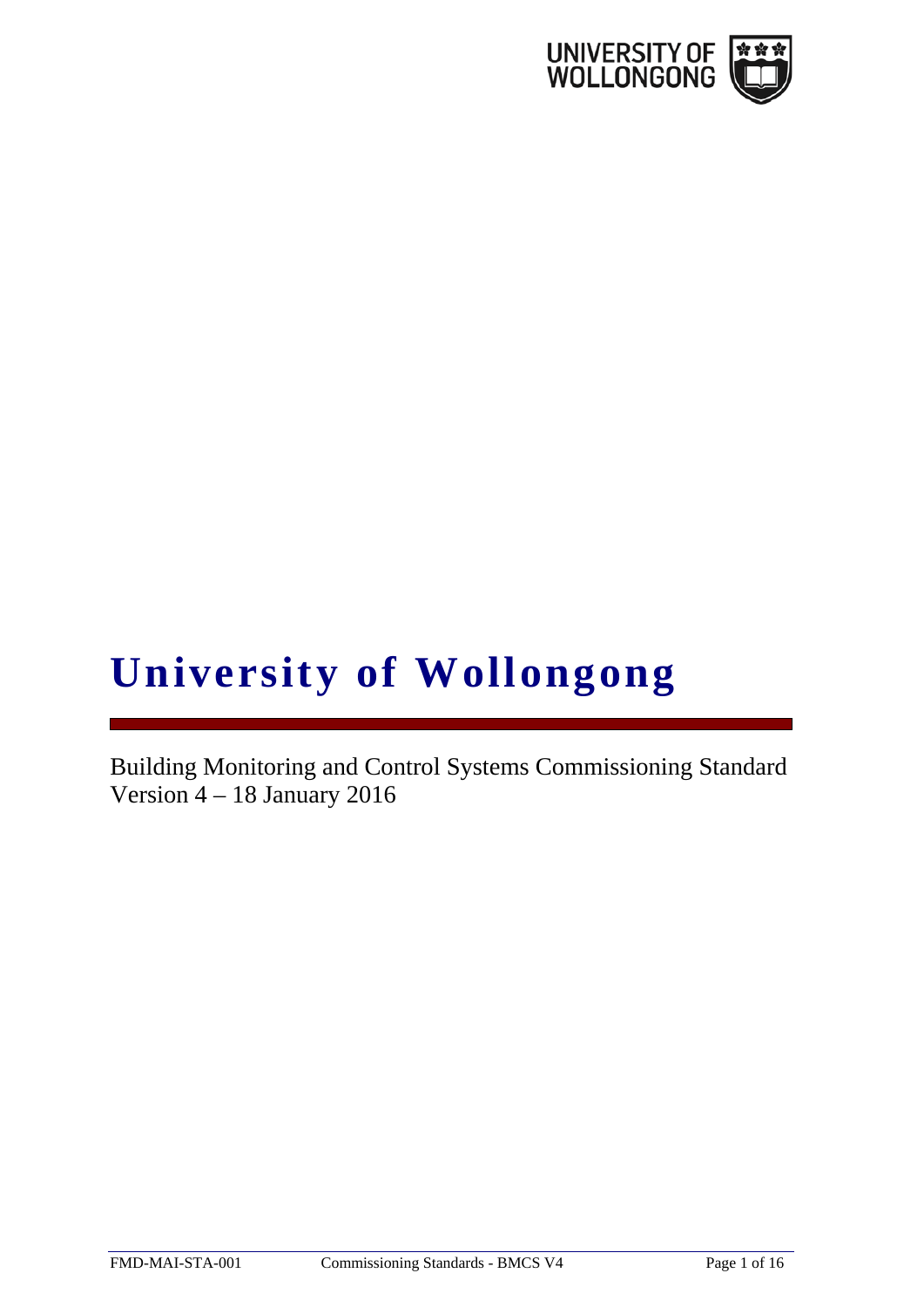

# **VERSION CONTROL SYSTEM**

| <b>Section Modified</b> | <b>Description of Modification</b>                                                                                                    | <b>Version</b> | Organisation               | Representative  | Date       |
|-------------------------|---------------------------------------------------------------------------------------------------------------------------------------|----------------|----------------------------|-----------------|------------|
| Throughout              | UOW Logo added to headers                                                                                                             | V <sub>1</sub> | Asset Technologies Pacific | Tom Poyner      | 01/12/06   |
| 3.3                     | <b>Added Preliminary Offsite Testing</b>                                                                                              | V1.01          | University of Wollongong   | Chris Hewitt    | 15/2/07    |
| 3.7.1                   | Added "Onsite Commissioning"                                                                                                          | V1.01          | University of Wollongong   | Chris Hewitt    | 15/2/07    |
| 3.10                    | Added "Training"                                                                                                                      | V1.01          | University of Wollongong   | Chris Hewitt    | 15/2/07    |
| 3.12                    | Added "Post Commissioning Monitoring"                                                                                                 | V1.01          | University of Wollongong   | Chris Hewitt    | 15/2/07    |
| 3.1                     | Added "Stage 2"                                                                                                                       | V1.01          | University of Wollongong   | Chris Hewitt    | 15/2/07    |
| 3.2                     | Added bullet point to Commissioning Report box                                                                                        | V1.01          | University of Wollongong   | Chris Hewitt    | 15/2/07    |
| 3.2                     | Added "to meet Practical Completion" in Commissioning Planning box                                                                    | V1.02          | University of Wollongong   | Chris Hewitt    | 11/5/09    |
| Throughout              | Document updated to reflect name change from Buildings & Grounds<br>(B&G) to Facilities Management Division (FMD) and rebranding logo | V <sub>2</sub> | University of Wollongong   | Yvonne Butcher  | 5/3/2012   |
| Throughout              | Major review and update                                                                                                               | V <sub>3</sub> | University of Wollongong   | Chris Hewitt    | 18/4/12    |
| Throughout              | Minor review, added "Inspection & Test Plans"                                                                                         | V <sub>4</sub> | University of Wollongong   | Mark Stephenson | 18/01/2016 |
|                         |                                                                                                                                       |                |                            |                 |            |
|                         |                                                                                                                                       |                |                            |                 |            |
|                         |                                                                                                                                       |                |                            |                 |            |
|                         |                                                                                                                                       |                |                            |                 |            |
|                         |                                                                                                                                       |                |                            |                 |            |
|                         |                                                                                                                                       |                |                            |                 |            |
|                         |                                                                                                                                       |                |                            |                 |            |
|                         |                                                                                                                                       |                |                            |                 |            |
|                         |                                                                                                                                       |                |                            |                 |            |
|                         |                                                                                                                                       |                |                            |                 |            |
|                         |                                                                                                                                       |                |                            |                 |            |
|                         |                                                                                                                                       |                |                            |                 |            |
|                         |                                                                                                                                       |                |                            |                 |            |
|                         |                                                                                                                                       |                |                            |                 |            |
|                         |                                                                                                                                       |                |                            |                 |            |
|                         |                                                                                                                                       |                |                            |                 |            |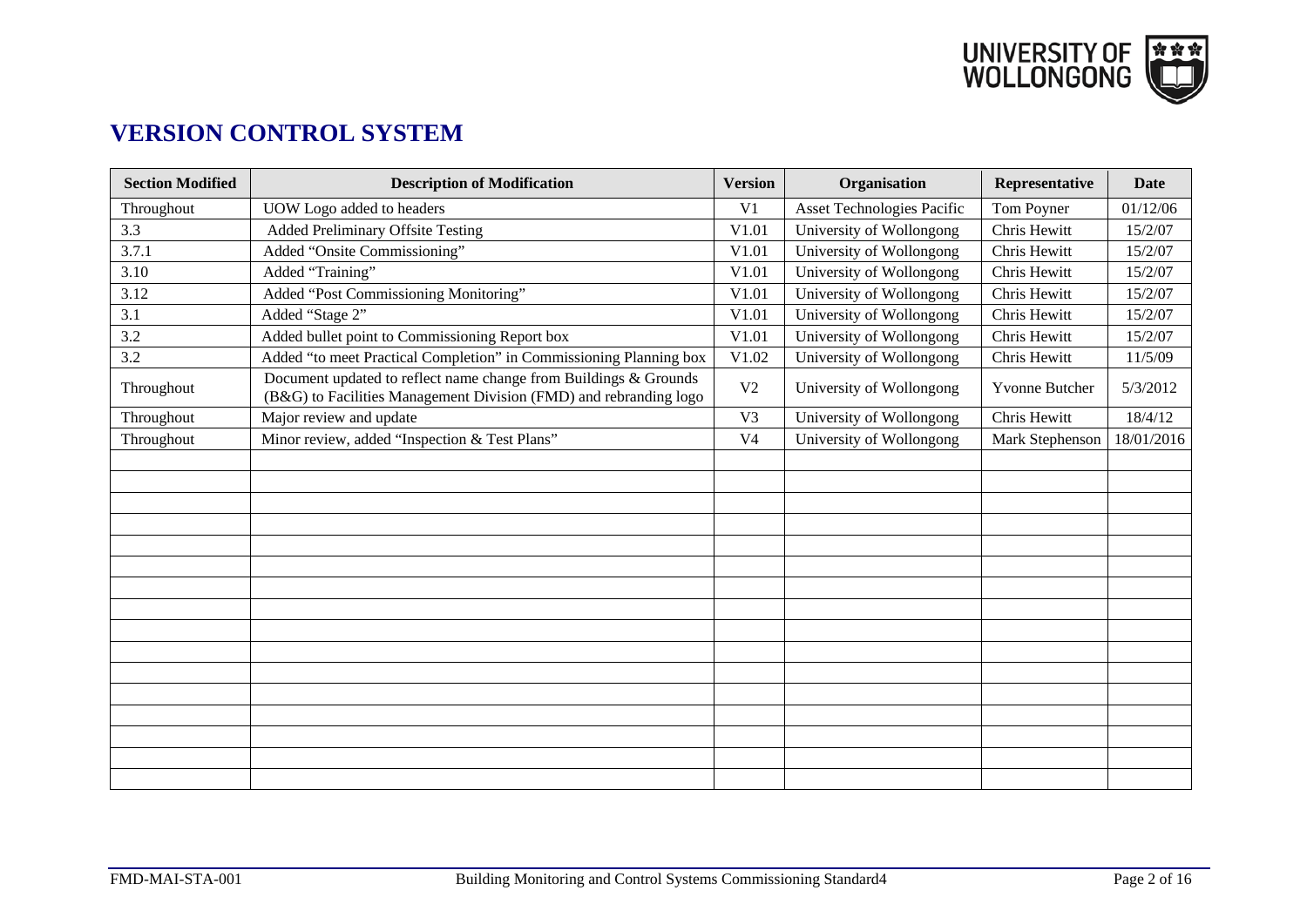

# **TABLE OF CONTENTS**

| 3.     |                                                                     |  |
|--------|---------------------------------------------------------------------|--|
| 3.1.   |                                                                     |  |
| 3.2.   |                                                                     |  |
| 3.3.   |                                                                     |  |
| 3.4.   |                                                                     |  |
| 3.5.   |                                                                     |  |
| 3.6.   |                                                                     |  |
| 3.7.   |                                                                     |  |
|        |                                                                     |  |
| 3.8.   |                                                                     |  |
| 3.9.   |                                                                     |  |
| 3.9.1. |                                                                     |  |
| 3.9.2. |                                                                     |  |
| 3.9.3. |                                                                     |  |
| 3.9.4. |                                                                     |  |
| 3.9.5. |                                                                     |  |
| 3.10.  |                                                                     |  |
| 3.11   |                                                                     |  |
| 3.12.  |                                                                     |  |
|        | 3.13. COMMISSIONING TEST RESULT SHEETS/INSPECTION AND TEST PLANS 16 |  |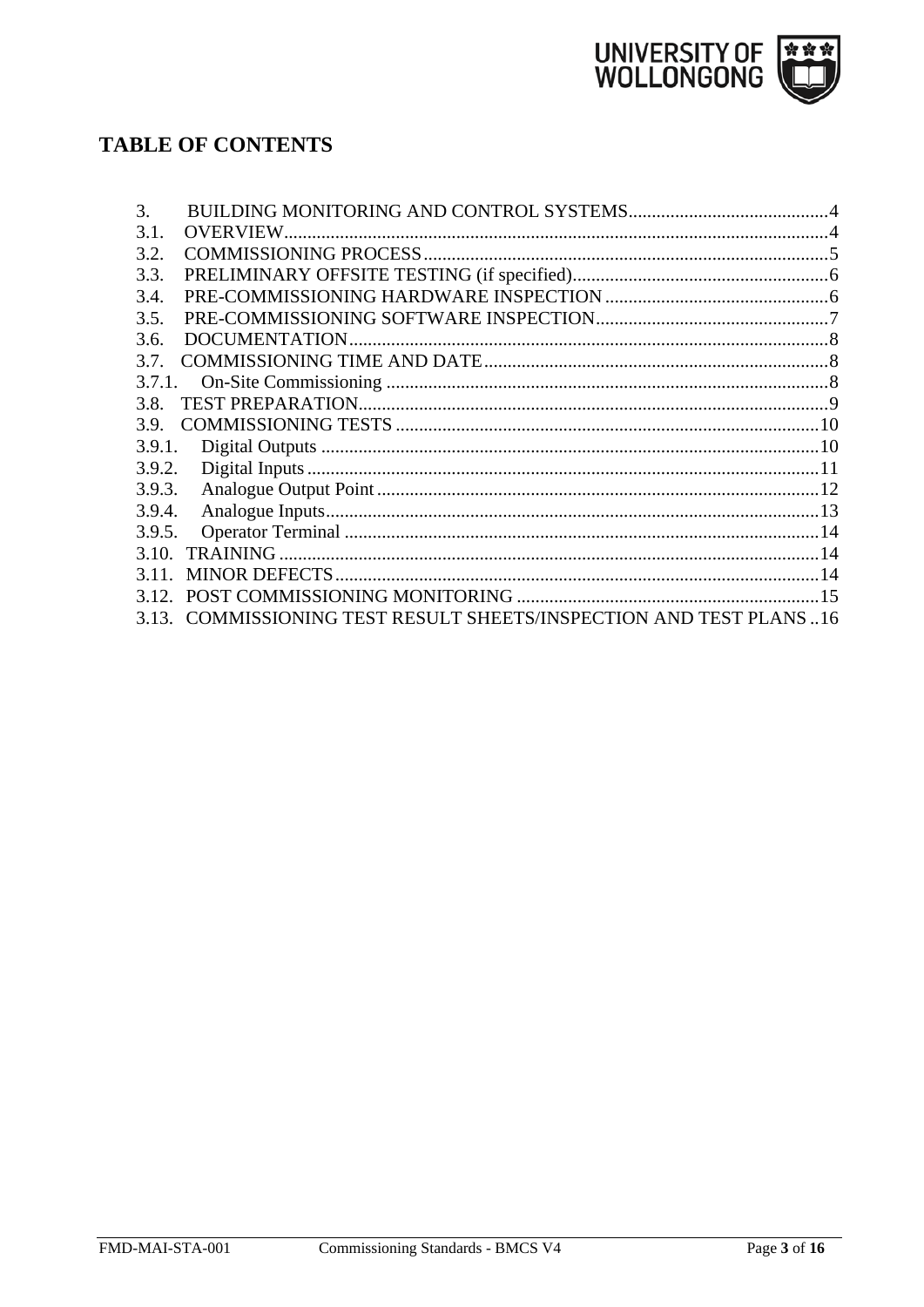

#### <span id="page-3-0"></span>**3. BUILDING MONITORING AND CONTROL SYSTEMS**

Building monitoring and control systems (BMCS) provide monitoring and control of mechanical, electrical and environmental services installed at the University of Wollongong (UOW). The BMCS comprises a network of field processing units (FPU) to which field devices are connected.

The field devices are connected with the FPUs which, from a series of hardware and virtual points receive and transmit data. These points are digital inputs, digital outputs, analogue inputs or analogue outputs.

System monitoring and programming is performed from the system operator terminal. As a minimum three access levels are provided, these being operator, system administrator and technician.

#### <span id="page-3-1"></span>**3.1. OVERVIEW**

Due to the BMCS being a control system that controls plant and equipment, it may be efficient for the BMCS commissioning tests to be run concurrently with the testing of the plant and equipment being controlled. This is particularly relevant on large projects.

| <b>Stages</b> | <b>Description</b>                                                                                                                                                                                                                                                                                                                                                                                                                           | <b>Parties Involved</b>                                                   |  |
|---------------|----------------------------------------------------------------------------------------------------------------------------------------------------------------------------------------------------------------------------------------------------------------------------------------------------------------------------------------------------------------------------------------------------------------------------------------------|---------------------------------------------------------------------------|--|
| Stage 1       | Unit Testing - Performed by the manufacturer at a component level.                                                                                                                                                                                                                                                                                                                                                                           | Manufacturer                                                              |  |
| Stage 2       | Preliminary offsite testing (If specified)                                                                                                                                                                                                                                                                                                                                                                                                   | Contractor                                                                |  |
| Stage 3       | Installation Inspections - Performed by the BMCS project manager<br>and the UOW project manager during the installation process. The<br>objective is to identify poorly installed equipment or parts of the<br>installation that do not comply with the provisions of the design<br>specifications. Provided the defect is identified at an early stage, the<br>cost of remedial work and delays to the project program can be<br>minimised. | <b>BMCS</b> Project Manager,<br><b>UOW Project Manager</b>                |  |
| Stage 4       | Final Commissioning - Performed by the installation contractor and<br>witnessed by the BMCS project manager and the UOW project<br>manager or their representative.                                                                                                                                                                                                                                                                          | Contractor, BMCS project<br>manager and the UOW<br><b>Project Manager</b> |  |
| Stage 5       | Quarterly reviews during DLP - Performed by the installation<br>contractor and witnessed by the BMCS project manager and the<br>UOW project manager or their representative.                                                                                                                                                                                                                                                                 | Contractor, BMCS project<br>manager and the UOW<br>Project Manager        |  |

The quality control process for BMCS equipment involves the following stages:

*Table 1 - Commissioning Stages*

Final commissioning and Quarterly reviews during DLP are the most important part of the quality control process. It is at these stages of the project that the project manager will determine whether the system is ready to be approved for Practical Completion.

All commissioning tests are critical and shall be performed to ensure that all field devices will operate correctly. It is UOW's objective to complete the commissioning tests with zero defects remaining in the system.

The BMCS commissioning tests will be designed to verify and record the correct operation of all field devices, sensor calibrations and graphical functionality.

Field devices shall be tested under normal, alarm and fault conditions.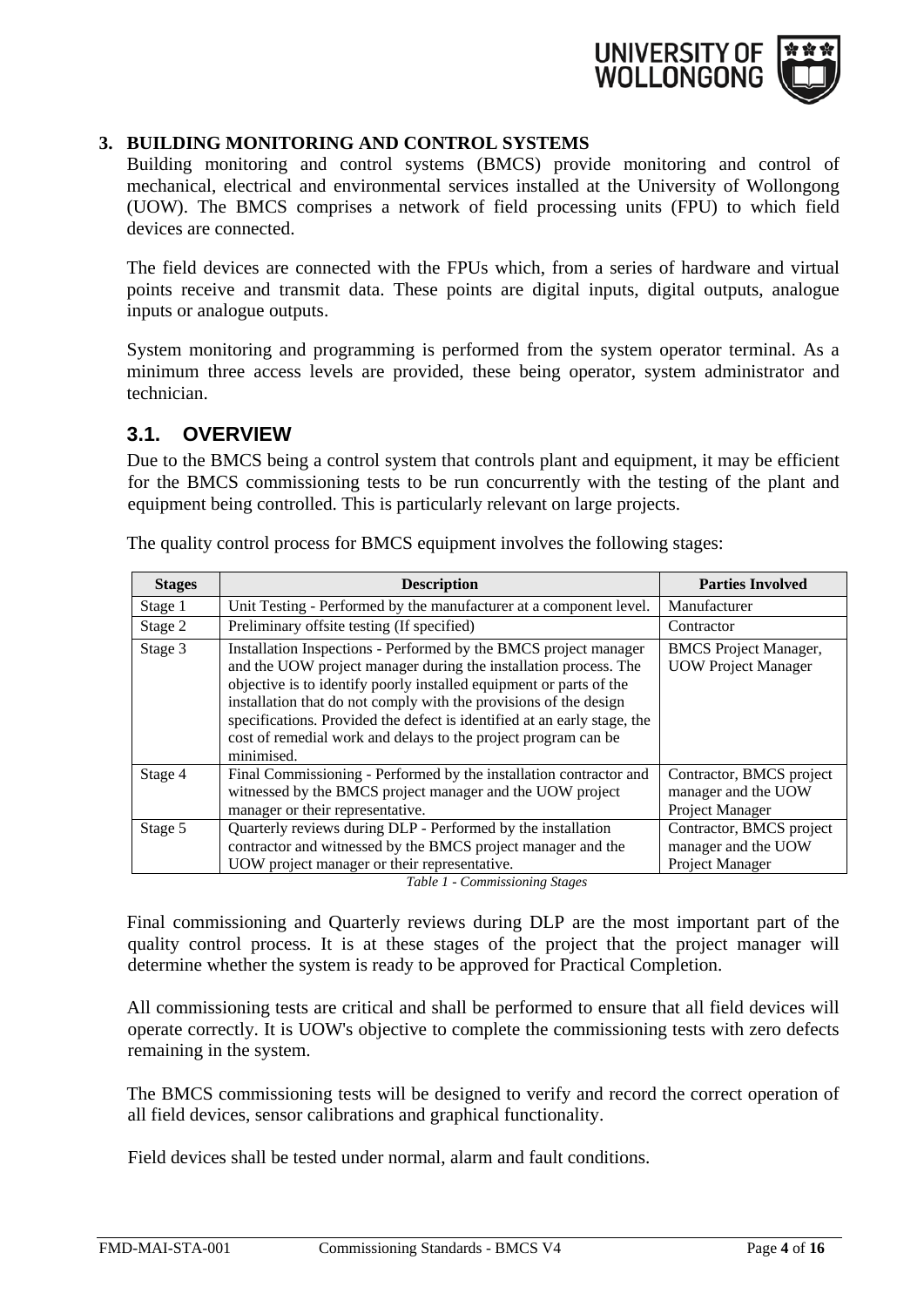

## <span id="page-4-0"></span>**3.2. COMMISSIONING PROCESS**

The following flow diagram depicts the commissioning process:



*Figure 1 - Commissioning Process Flowchart*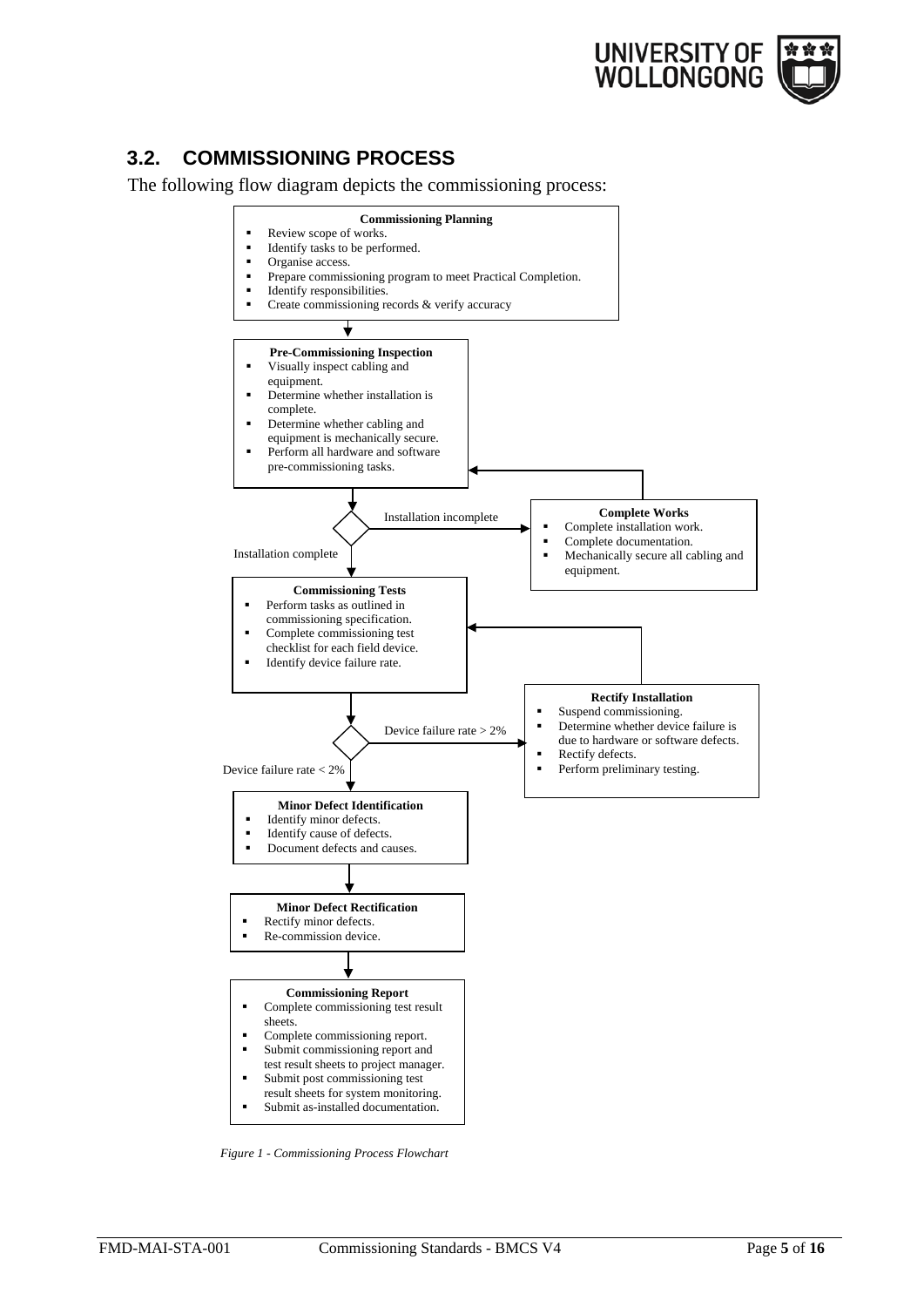

## <span id="page-5-0"></span>**3.3. PRELIMINARY OFFSITE TESTING (if specified)**

Preliminary testing of all programming including alarm limits, time sequencing and consequential events programming shall be carried out at the contractor's premises prior to installation of the software on site. Following completion of each section of the program, the Contractor shall demonstrate the software and completely simulate the plant operation to the Engineer's satisfaction.

The Contractor shall provide all necessary labour, materials and equipment to simulate field conditions.

The Contractor shall provide graphics pages for each software routine to facilitate the simulation and testing off site of the software. The graphics pages shall show all involved input points and values, generally on the left, all intermediate stages of the program, i.e., time delay relays, interlocks, thermostats, etc., and all derived outputs, generally on the right. The graphics page shall indicate where practical via connecting lines, the relationship of each component to each other. The graphics pages shall be interactive, allowing the operator to change input values from the graphics page to check the operation of the program.

The above graphics pages shall form part of the graphics package provided to the Principal. Individual pages shall be set up for each conditioner, etc., even though they may operate in an identical manner.

## <span id="page-5-1"></span>**3.4. PRE-COMMISSIONING HARDWARE INSPECTION**

At the completion of the installation and prior to the commencement of the commissioning tests, the contractor shall inspect all hardware and verify that the following tasks have been completed in accordance with the design specifications:

- (a) Electrical cables have been appropriately sized and selected to ensure that they will support currently installed and future equipment;
- (b) Mechanical protection has been provided to minimise the likelihood of physical damage to cabling;
- (c) Cabling has been concealed where possible in ceiling spaces, wall cavities or risers;
- (d) Sensors have been configured, mounted, positioned and insulated to ensure accurate readings;
- (e) All specified field devices have been installed at the locations specified in the design documentation;
- (f) Ducting, conduit and cable trays have been effectively secured to ensure that they can support currently installed and future cabling;
- (g) Field devices have been properly secured to protect against operational damage and ensure stability for continuous use;
- (h) Connections have been correctly terminated and insulated to ensure perfect connectivity and protect against faults and interference;
- (i) Field devices have been recessed where possible;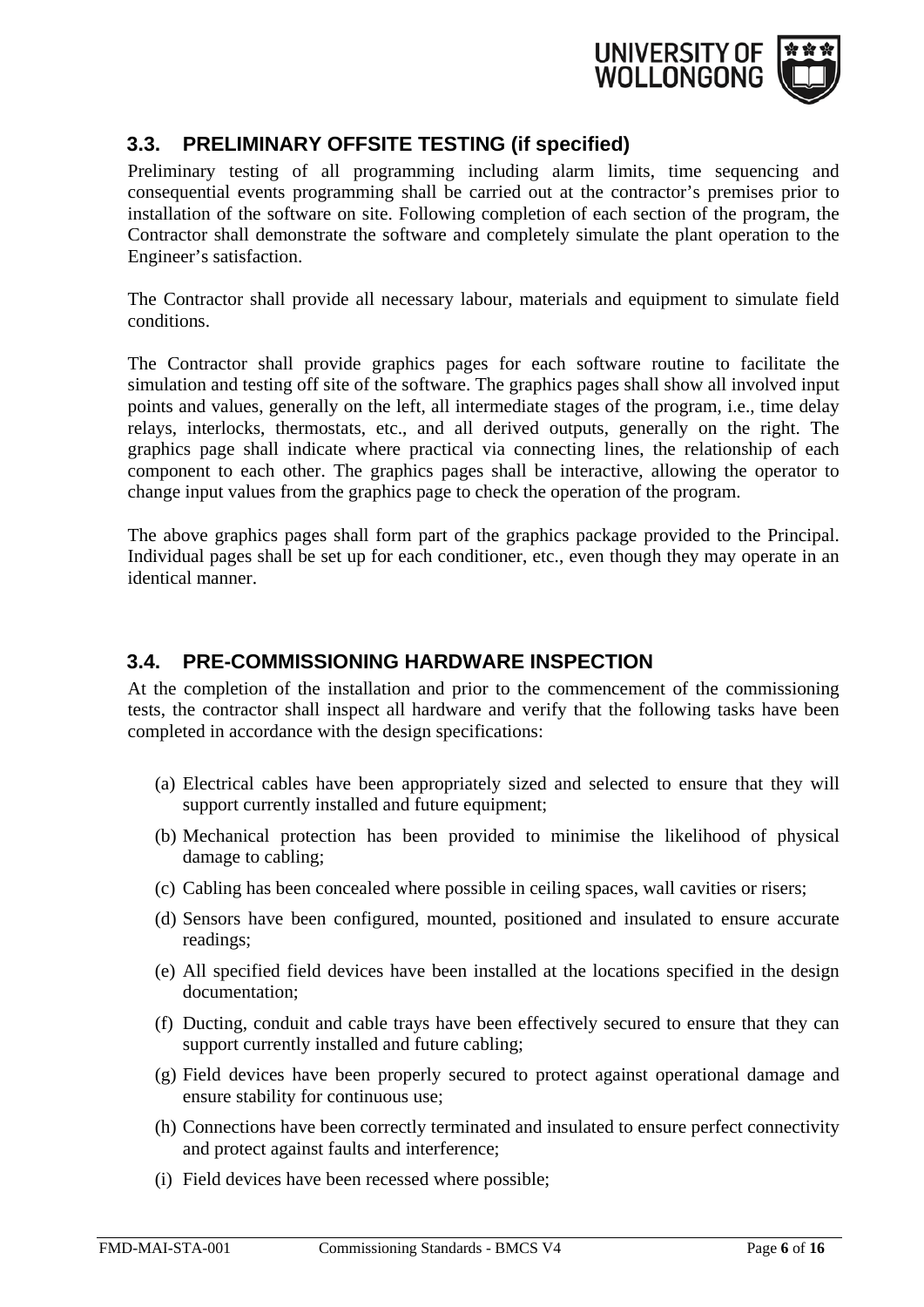

- (j) Weather resistant external devices have been installed to ensure protection against moisture and other environmental conditions;
- (k) Field processing units (FPU) have been installed in designated service areas with adequate access and ventilation;
- (l) FPUs have been installed at locations that maintain separation from other building services such as electrical and fire systems;
- (m)FPUs have been properly secured to protect against operational damage and ensure stability for continuous use;
- (n) Operator terminal CPU, LCD screen and peripheral devices have been installed at the specified location. Interconnecting cables have been protected from mechanical damage and have been permanently connected;
- (o) FPUs and other major system components have been clearly labelled using black lettering on white background self-adhesive permanently engraved Traffolyte labels, attached to a suitable fixed part of the equipment;
- (p) FPUs and other major system components have been identified with equipment labels that are in accordance with UOW's asset register convention;

All devices must be installed and must pass the pre-commissioning inspection before commencing the commissioning tests.

### <span id="page-6-0"></span>**3.5. PRE-COMMISSIONING SOFTWARE INSPECTION**

Prior to the commencement of the commissioning tests, the contractor shall verify that the correct application software has been installed and configured on both the operator terminal and the FPUs.

As a minimum the contractor shall confirm the following:

- (a) All software modules specified in the design documentation or the modules required to perform all specified operation functions have been installed and configured to meet UOW's system requirements;
- (b) The latest release version of all software modules has been provided;
- (c) The operator terminal CPU and FPU, memory and hardware resources have sufficient capacity to support the software routines and functions under worst case demand conditions;
- (d) All analogue inputs and outputs and digital inputs and outputs, system reports, screens and menus are fit for purpose and have been programmed.

If any of the above has not been completed, the commissioning tests shall be suspended and rescheduled.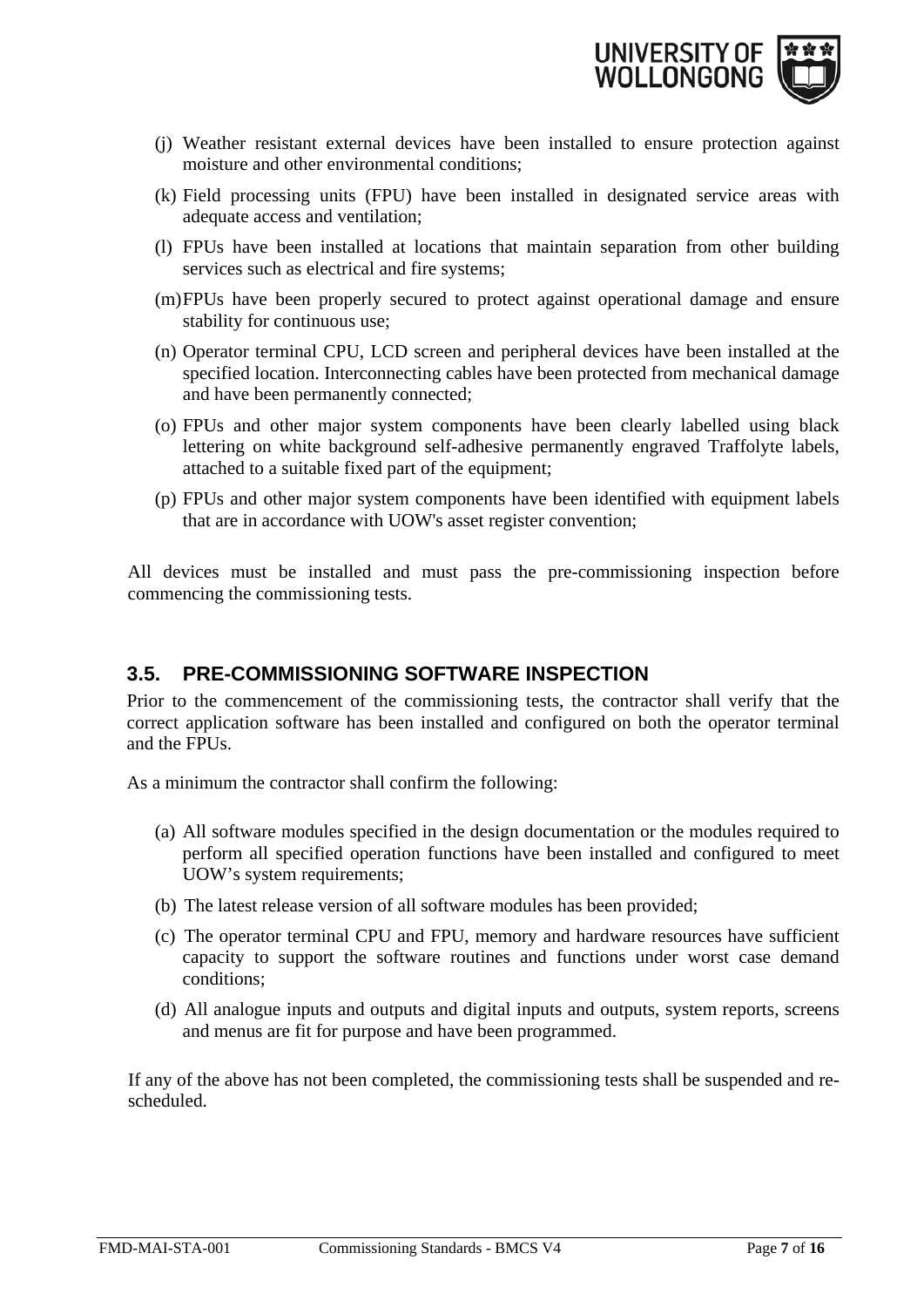

## <span id="page-7-0"></span>**3.6. DOCUMENTATION**

The contractor shall submit a complete set of documentation to the project manager no later than four (4) weeks prior to the planned commissioning date. As a minimum the documentation shall comprise:

- (a) Inspection and test plan for each sub-system;
- (b) Draft commissioning records;
- (c) Programming schedules;
- (d) A revised listing of all analogue inputs and outputs and digital inputs and outputs.
- (e) The contractor shall obtain written approval of the documentation before commencing the commissioning tests.

## <span id="page-7-1"></span>**3.7. COMMISSIONING TIME AND DATE**

The contractor shall submit a program to the project manager containing the proposed time and date for each commissioning test at least four (4) weeks prior to the planned commissioning date. The program must contain allowances for defect rectification and remedial works.

The contractor shall obtain written approval of the program from the project manager before commencing the commissioning tests.

#### <span id="page-7-2"></span>**3.7.1. On-Site Commissioning**

Commission the system on site in co-ordination with the commissioning work of other services contractors. Submit a program itemising the systems and the proposed dates for conducting acceptance tests.

Commission equipment supplied by other trades in co-operation with the relevant trade representative. Attend the site as required to complete the commissioning.

Check control systems for correct sequence of operation.

Calibrate field devices with a NATA (or equivalent) certified instrument relevant to the device being calibrated. Certificates of currency are to be provided.

When a system is operating satisfactorily, test the system and submit a copy of the recorded commissioning test results. Acceptance tests will be witnessed when the commissioning test results are considered to be satisfactory.

Provide labour, materials and instruments for carrying out acceptance tests.

Instruments shall be calibrated not more than twelve months prior to use, by a testing authority, NATA (or equivalent) certifier to test the particular instrument. If there is reasonable doubt as to the accuracy of an instrument, the instrument shall be recalibrated, or alternatively, any quantities measured with the disputed instrument shall be re-measured with another approved instrument.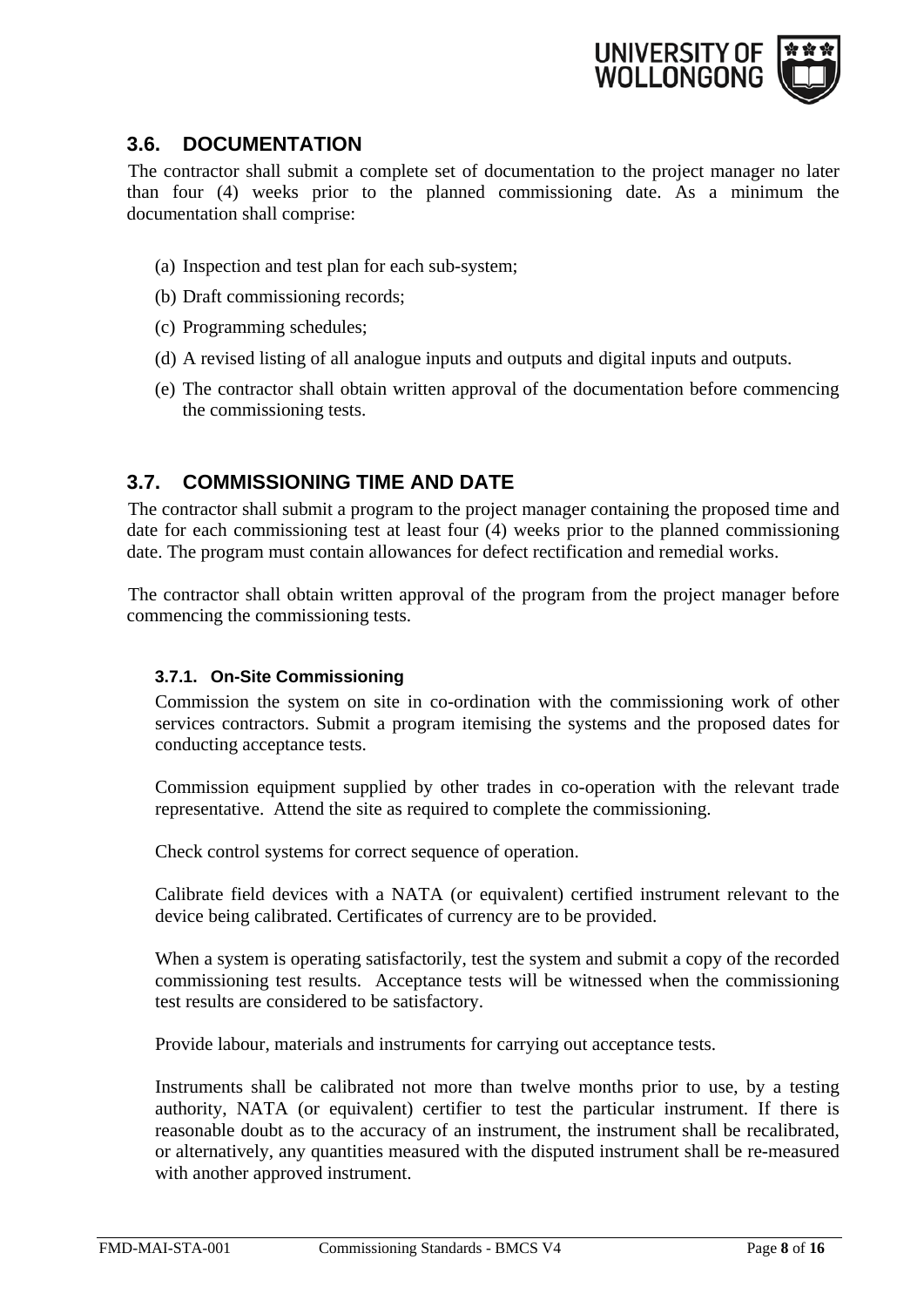

Two tests of equipment will be witnessed, if necessary. If the equipment fails the second test and no serious endeavour has been made to correct the fault, witnessing of further tests will be charged at current hourly rates plus expenses and such charges will be deducted from payments.

Tests shall include the following:

- Verification that input and output points are correctly connected, e.g. by manual intervention in outputs and inputs while observing system operation.
- Verification of analogue inputs by comparison of actual measured values displayed on workstation terminals.
- Verification of analogue outputs by comparing position commands issued via a workstation with operation of end devices.
- Verification of correct sequences of operation by simulating appropriate inputs.
- Demonstration of software functions.

## <span id="page-8-0"></span>**3.8. TEST PREPARATION**

Commissioning tests shall be performed to assess the overall functionality of the BMCS and the individual control strategies. Each commissioning test is an end-to-end test where each function is initiated under normal operating conditions and its performance verified with inspection and test plans.

The commissioning tests require at least two testers. One tester shall be located at the operator terminal and the other at the equipment that the BMCS monitors or controls. Portable communication devices, such as handheld radios, shall be used for communication between the two testers.

As each commissioning test is performed, the results shall be recorded on the appropriate commissioning test result sheets and inspection and test plans. Any comments regarding abnormal operation in particular to failed tests shall be recorded in the comments section of the commissioning test result sheets.

If the test failure rate is greater than 2% after conducting the first 10 tests, then the commissioning process shall be abandoned. The contractor shall determine the cause of the defects and retest the routines. A report shall be provided to the project manager outlining the cause of the failures and action taken to ensure that the remainder of the installation shall not experience the same failure rate.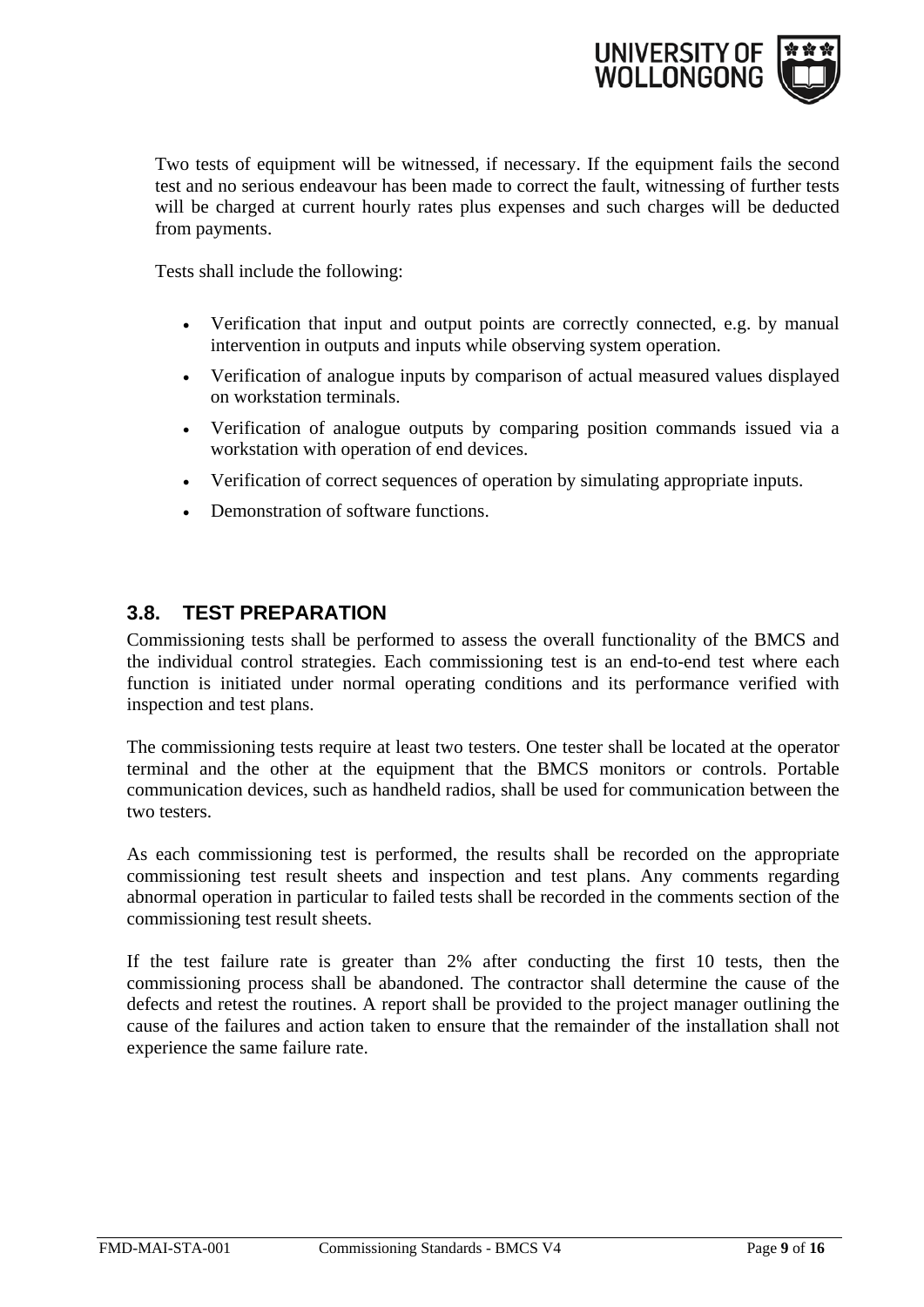

## <span id="page-9-0"></span>**3.9. COMMISSIONING TESTS**

The contractor shall test each routine under each mode of operation, i.e. normal hours, after hours and holidays.

All monitoring and control routines shall be documented and submitted to the project manager. Each routine shall be initiated by the control parameters that are set manually, and tested. Following is a list of tasks to be performed, in order, for each monitoring and control commissioning test. Inspection and test plans are below;

- (a) Establish the desired mode of operation for testing, e.g. after hours operation;
- (b) Initiate the routine that is being tested, e.g. optimum start routine;
- (c) Observe the operator terminal display, test graphic points are correct and record the results in the commissioning schedule;
- (d) Observe the plant equipment and/or field devices to ensure that they function as expected and record results in commissioning schedule/inspection and test plans;
- (e) Change the mode of operation and repeats tasks 'c' and 'd'.
- (f) Terminate the routine and repeat tasks 'c' and 'd'.
- (g) At the conclusion of testing, establish the appropriate mode of operation for the BMCS.

The logical control process should be followed for each item of plant or equipment being monitored and controlled. This means that the sequence for testing digital and analogue points is determined by the nature and configuration of the actual equipment.

Following are the individual tests that shall be performed for each digital output, digital input, analogue output and analogue input associated with each of the monitoring and control routines.

#### <span id="page-9-1"></span>**3.9.1. Digital Outputs**

For each routine the digital outputs shall be tested in both manual and automatic modes.

- (a) Generate the appropriate control command to run the equipment under normal operating conditions.
- (b) If the digital output point displays the status and condition for normal operating conditions then this test has been successful and "S" should be recorded in the commissioning schedule/inspection and test plans. If the digital output point does not display the status and condition for normal operating conditions then this test has failed and "F" should be recorded in the commissioning test result sheets.

At the conclusion of the test return the equipment and the BMCS to displaying the status and condition for normal operating conditions.

(c) While the digital output point is displaying the status and condition for normal operating conditions activate the command from the operator terminal to change the status of the equipment to cease normal operating conditions.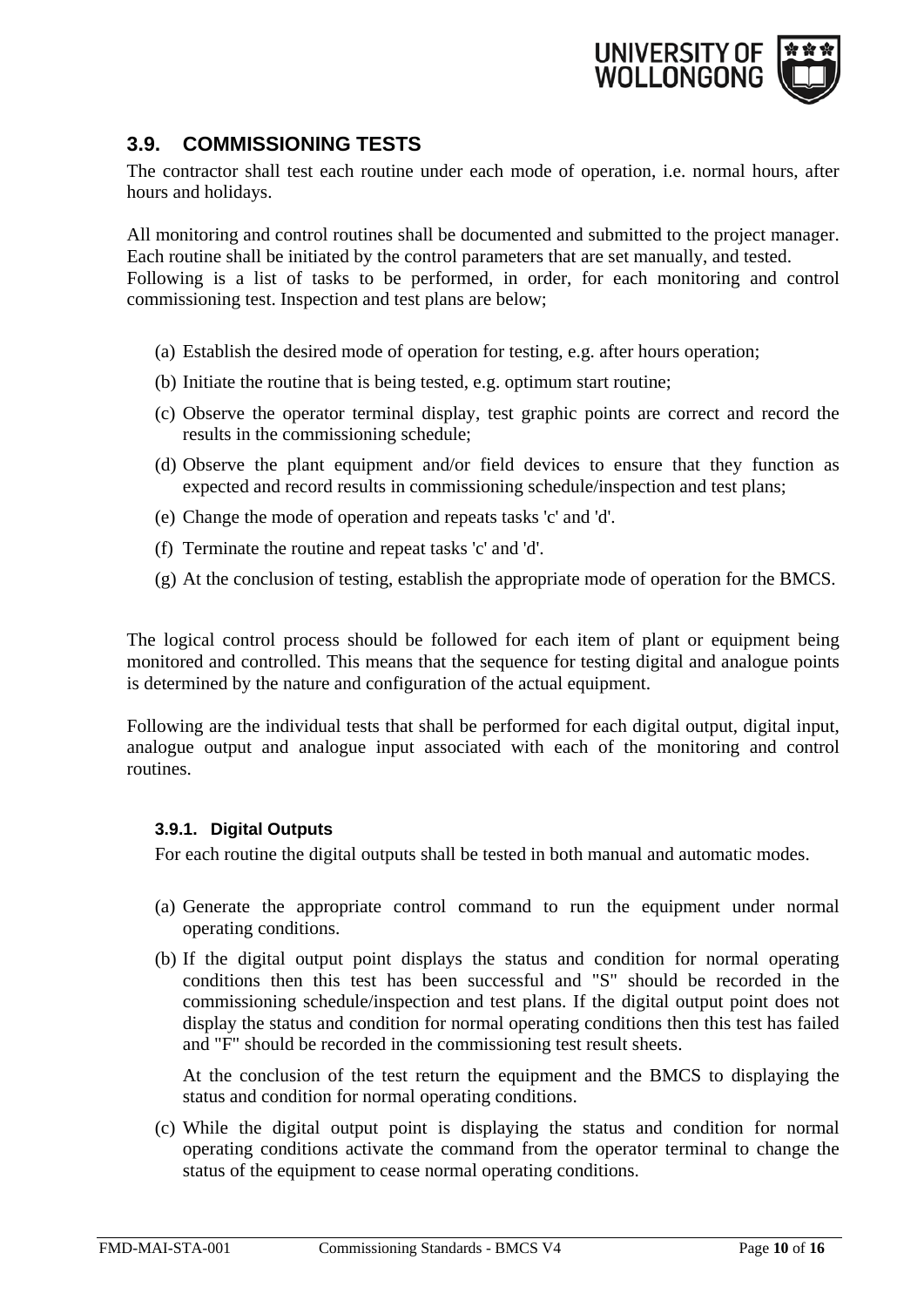

If the digital output point changes state from normal operating conditions to the expected status change then this test has been successful and "S" should be recorded in the commissioning schedule/inspection and test plans. If the digital output point does not change to expected status then this test has failed and "F" should be recorded in the commissioning schedule/inspection and test plans.

At the conclusion of the test return the equipment and the BMCS to displaying the status and condition for normal operating conditions.

(d) While the digital output point is displaying the status and condition for normal operating conditions simulate a fault condition at the equipment or the FPU. e.g. open circuit a data cable. (This test need only be performed on one point per virtual group).

If the digital output point changes state and reports a fault condition and an alarm is generated on the alarm summary then this test has been successful and "S" should be recorded in the commissioning schedule/inspection and test plans. If the digital output point does not change to fault condition or if an alarm is not generated on the alarm summary then this test has failed and "F" should be recorded in the commissioning schedule/inspection and test plans.

At the conclusion of the test return the equipment and the BMCS to displaying the status and condition for normal operating conditions.

#### <span id="page-10-0"></span>**3.9.2. Digital Inputs**

For each routine the digital inputs shall be tested in both manual and automatic modes.

(a) Control the equipment being monitored to run under normal operating conditions by generating the appropriate control command.

If the digital input point displays the status and condition for normal operating conditions then this test has been successful and "S" should be recorded in the commissioning schedule/inspection and test plans. If the alarm point cannot be programmed to be active/normal then this test has failed and "F" should be recorded in the commissioning schedule/inspection and test plans.

At the conclusion of the test return the equipment and the BMCS to displaying the status and condition for normal operating conditions.

(b) While the digital input point is displaying the status and condition for normal operating conditions activate the command from the operator terminal to change the status of the equipment to cease normal operating conditions.

If the digital input point changes state from normal operating conditions to the expected status change then this test has been successful and "S" should be recorded in the commissioning schedule/inspection and test plans. If the point does not change to expected status then this test has failed and "F" should be recorded in the commissioning schedule/inspection and test plans.

At the conclusion of the test return the equipment and the BMCS to displaying the status and condition for normal operating conditions.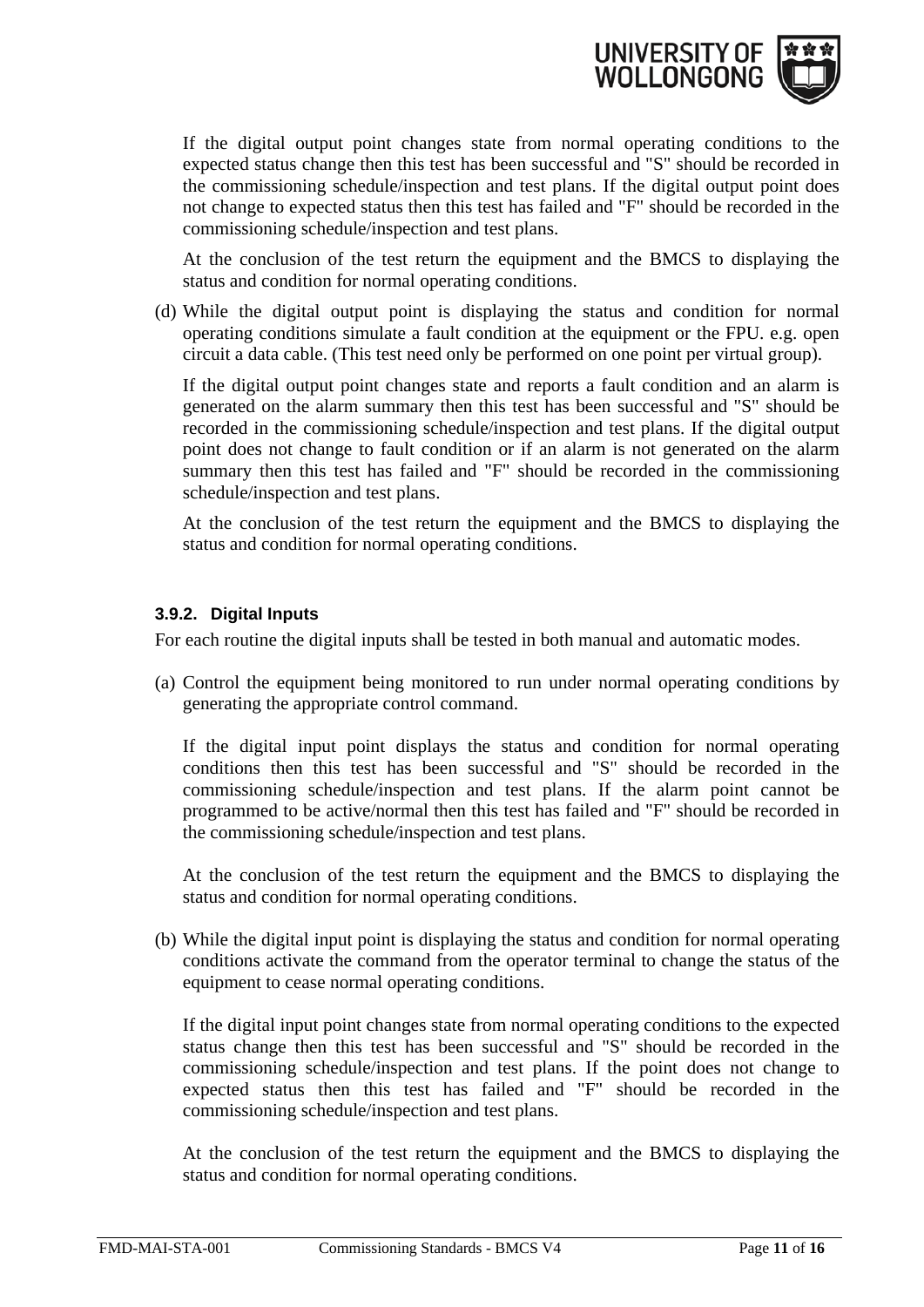

(c) While the digital input point is displaying the status and condition for normal operating conditions simulate a fault condition at the equipment or the FPU. e.g. open circuit a data cable. (This test need only be performed on one point per virtual group).

If the digital input point changes state and reports a fault condition and an alarm is generated on the alarm summary then this test has been successful and "S" should be recorded in the commissioning schedule/inspection and test plans. If the digital input point does not change to fault condition or if an alarm is not generated on the alarm summary then this test has failed and "F" should be recorded in the commissioning schedule/inspection and test plans.

At the conclusion of the test return the equipment and the BMCS to displaying the status and condition for normal operating conditions.

#### <span id="page-11-0"></span>**3.9.3. Analogue Output Point**

Each test should be performed in both automatic and manual modes.

(a) Generate the appropriate control command to run the equipment under normal operating conditions.

If the analogue output point displays the desired value then this test has been successful and "S" should be recorded in the commissioning schedule/inspection and test plans. If the analogue output point does not display the desired value or the equipment does not operate correctly then this test has failed and "F" should be recorded in the commissioning schedule/inspection and test plans.

(b) While the analogue output point displays the desired value, generate a change of value signal from the operator terminal.

If the analogue output point changes value to expected value and the equipment responds accordingly then the test has been successful and "S" should be recorded in the commissioning test result sheets and the time taken for the analogue output point to change value. If the analogue output point does not change to the expected value or the equipment does not operate correctly the test has failed and "F" should be recorded in the commissioning schedule/inspection and test plans.

At the conclusion of the test return the equipment and the BMCS to displaying the status, condition and desired values for normal operating conditions.

(c) While the analogue output point is displaying the desired value simulate a fault condition at the equipment or the FPU. e.g. open circuit a data cable. (This test need only be performed on one point per virtual group).

If the analogue output point changes state and reports a fault condition and an alarm is generated on the alarm summary then this test has been successful and "S" should be recorded in the commissioning schedule/inspection and test plans. If the analogue output point does not change to fault condition or if an alarm is not generated on the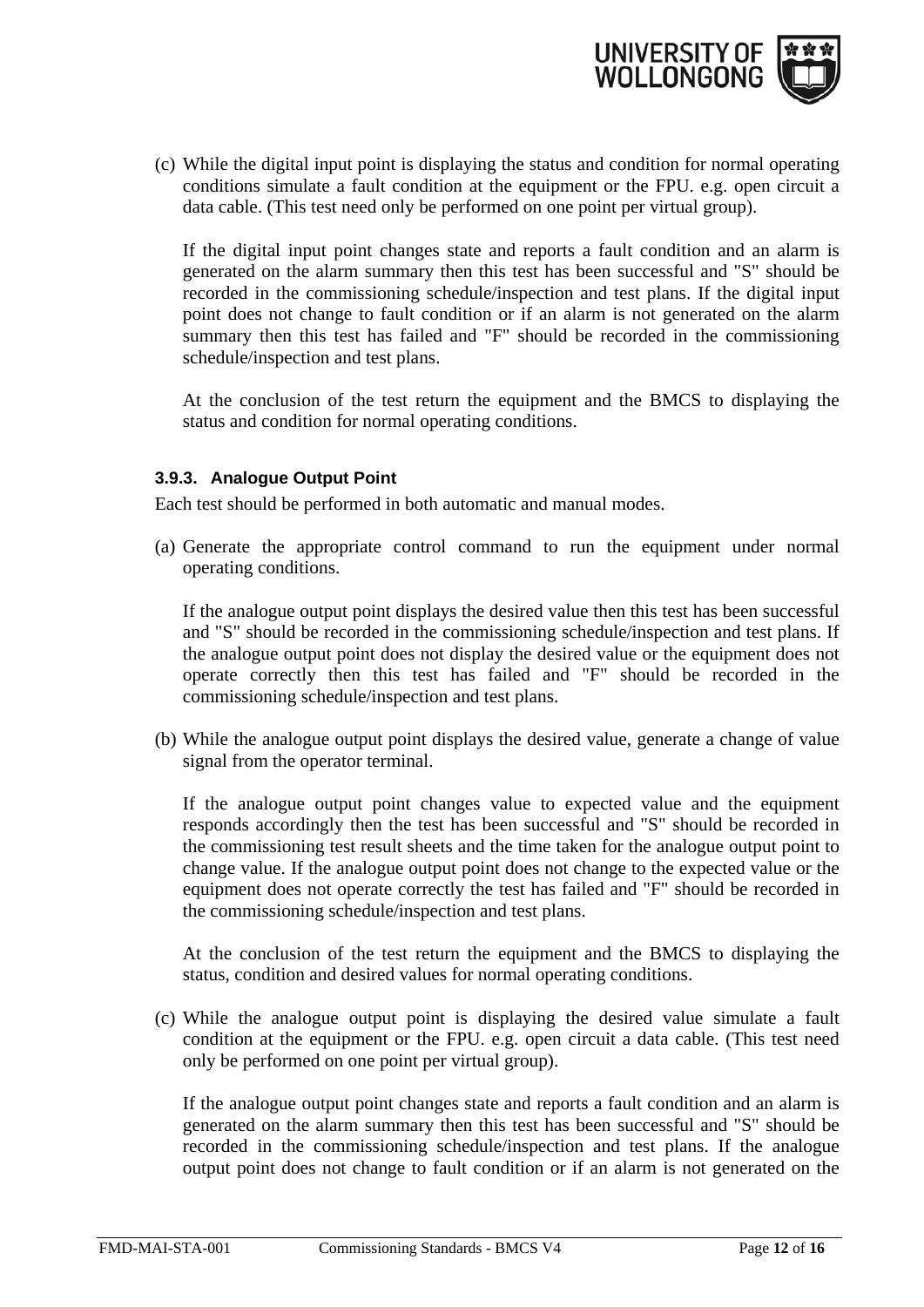

alarm summary then this test has failed and "F" should be recorded in the commissioning schedule/inspection and test plans.

At the conclusion of the test return the equipment and the BMCS to displaying the status, condition and desired values for normal operating conditions.

#### <span id="page-12-0"></span>**3.9.4. Analogue Inputs**

Each test should be performed in both manual and automatic modes.

(a) Control the equipment being monitored to run under normal operating conditions by generating the appropriate control command. Verify the value of the analogue input point against the control criteria and verify the operational performance of the equipment.

If the analogue input point displays the desired value then the test has been successful and "S" should be recorded in the commissioning schedule/inspection and test plans. If the analogue input point does not display the desired value then the test has failed and "F" should be recorded in the commissioning schedule/inspection and test plans.

At the conclusion of the test return the equipment and the BMCS to displaying the status, condition and desired values for normal operating conditions.

(b) While the analogue input point displays the desired value adjust the device or equipment that the point is monitoring, e.g. increase the temperature setting on the thermostat.

If the analogue input point changes its value to the expected value then the test has been successful and "S" should be recorded in the commissioning schedule/inspection and test plans. If the analogue input point does not change to the expected value then this test has failed and "F" should be recorded in the commissioning schedule/inspection and test plans.

At the conclusion of the test return the equipment and the BMCS to displaying the status, condition and desired values for normal operating conditions.

(c) While the analogue input point displays the desired value, generate an alarm (where applicable).

If the analogue input point changes state from normal operating conditions to alarm condition then this test has been successful and "S" should be recorded in the commissioning schedule/inspection and test plans. If the point does not change state to alarm condition then this test has failed and "F" should be recorded in the commissioning schedule/inspection and test plans.

At the conclusion of the test return the equipment and the BMCS to displaying the status, condition and desired values for normal operating conditions.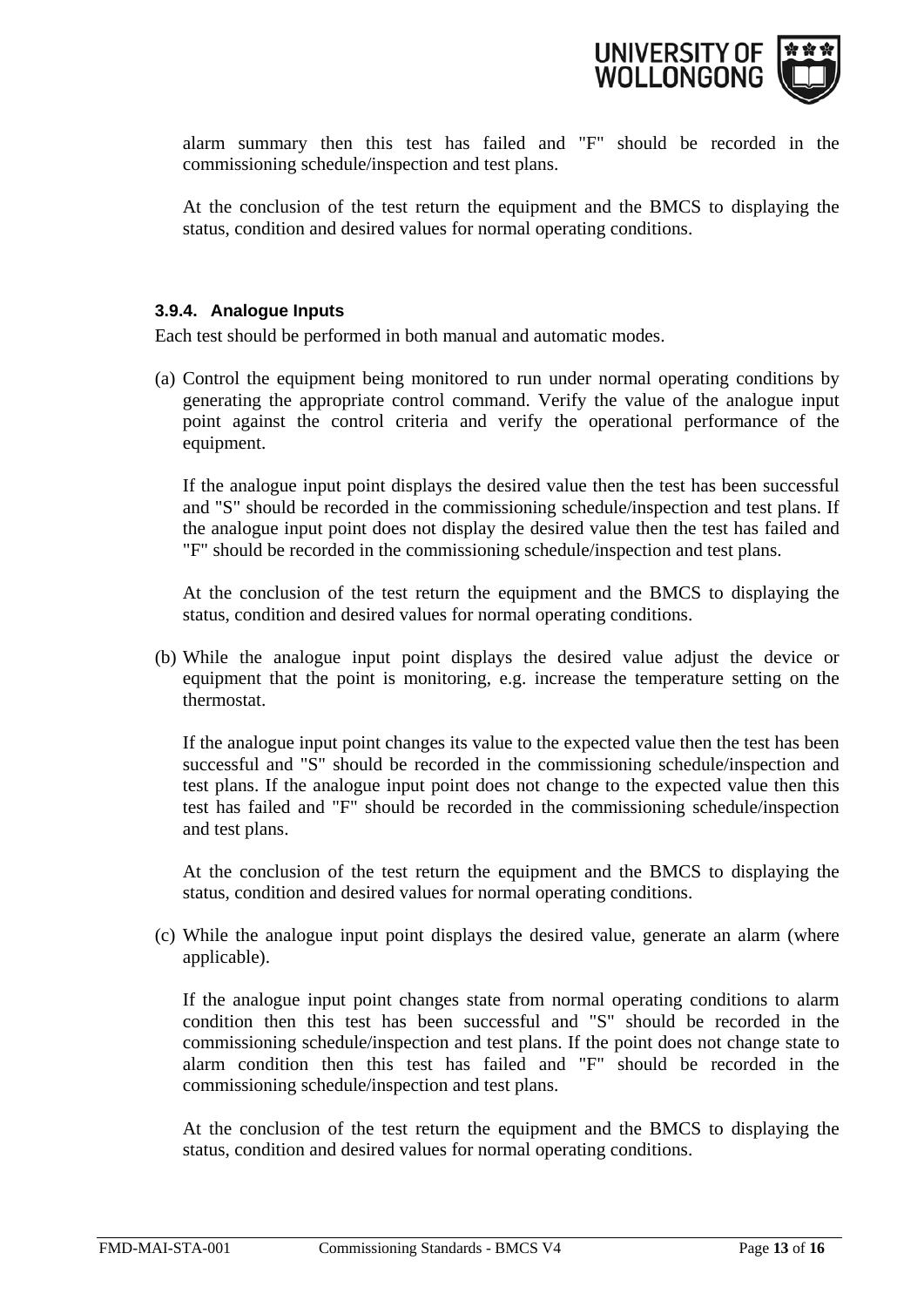

(d) While the analogue input point displays the desired value, simulate a fault condition at the equipment or the FPU. e.g. open circuit a data cable. (This test need only be performed on one point per virtual group).

If the analogue input point changes state and reports a fault condition and an alarm is generated on the alarm summary then this test has been successful and "S" should be recorded in the commissioning schedule/inspection and test plans. If the analogue input point does not change to fault condition or if an alarm is not generated on the alarm summary then this test has failed and "F" should be recorded in the commissioning schedule/inspection and test plans.

At the conclusion of the test return the equipment and the BMCS to displaying the status, condition and desired values for normal operating conditions.

#### <span id="page-13-0"></span>**3.9.5. Operator Terminal**

The operator terminal is the human interface between the building monitoring control system and the operational building management team. The operator terminal shall be configured to run the monitoring and control routines that monitor and control the status and condition of all devices and equipment.

The specified operator terminal functions and graphics shall be tested and the results recorded in the commissioning test result sheets.

### <span id="page-13-1"></span>**3.10. TRAINING**

Provide training courses suitable for attendance by up to six operators of the digital control systems. Provide one course at the time of commissioning and provide sufficient training to allow the operators to operate the system on a normal day-to-day basis. Provide a further course approximately three months after practical completion and extend the training to cover system operation and maintenance. The minimum total period of instruction shall be seven working days.

Conduct courses on-site or off-site as required to ensure that operators receive adequate training to operate the system, as installed.

The training courses shall be conducted by trained persons totally familiar with the systems installed and with an ability to understand and explain all features of the systems.

### <span id="page-13-2"></span>**3.11. MINOR DEFECTS**

As minor defects are identified during the commissioning tests, each defect shall be rectified before proceeding to the next test. The plant, associated cabling or ducting, control equipment or software that was found to be defective will be recorded in the commissioning report.

Once rectification is complete, the control and monitoring routine shall be retested and the results recorded in the commissioning test result sheets.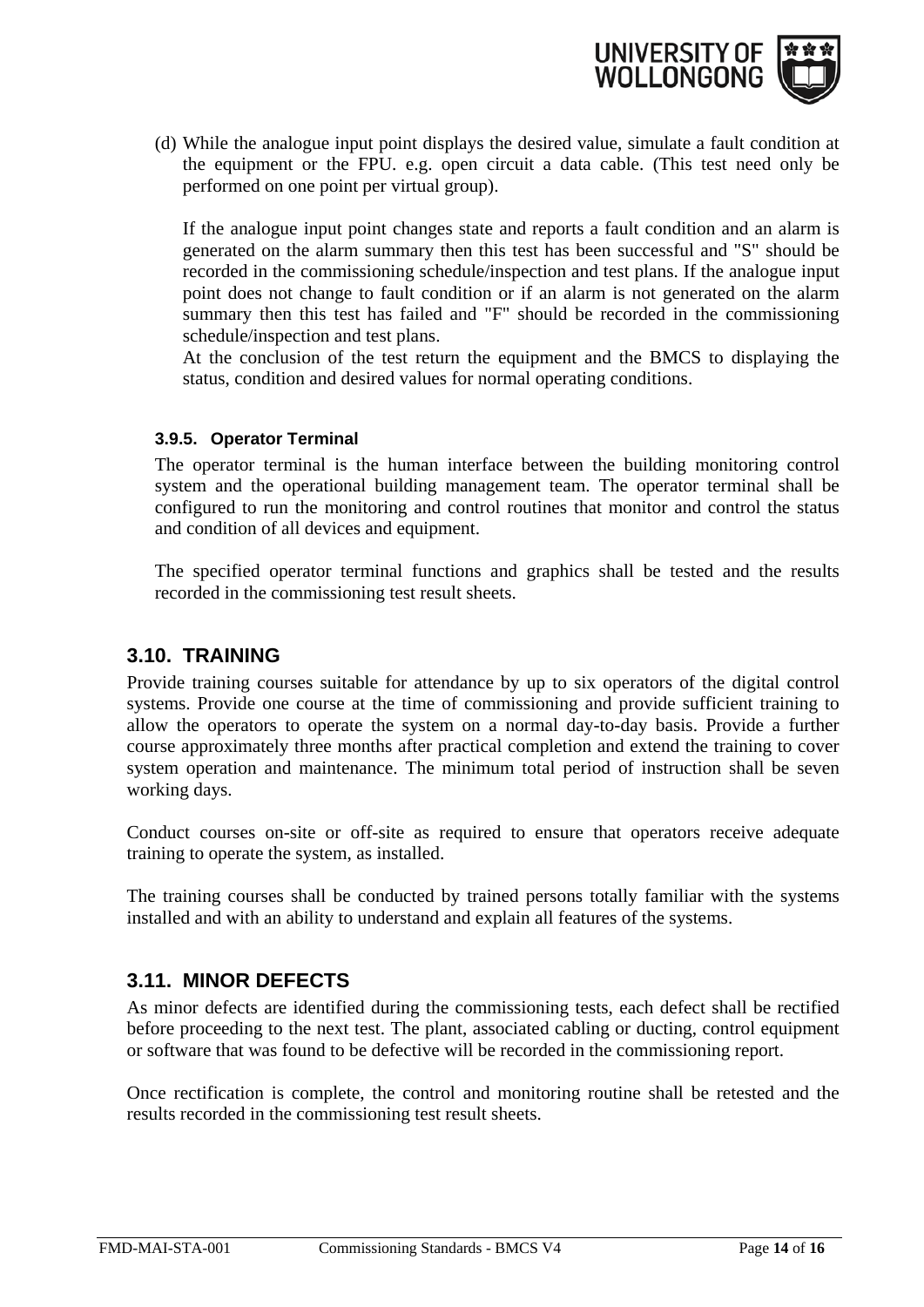

#### <span id="page-14-0"></span>**3.12. POST COMMISSIONING MONITORING**

The Contractor shall monitor the control system at regular intervals following its commissioning to verify that the system is operating in the intended manner. Any control system faults detected shall be rectified. Any adjustments to set points, timers, etc., deemed necessary, shall be made subject to them being first referred to the Engineer.

The system shall be monitored daily (in person or by trended points), until such time as no faults are detected and thereafter monitored monthly during the defects and liability period.

<span id="page-14-1"></span>The Contractors shall make all minor adjustments to the set points and program as directed by the Engineer or UOW representative to tune the system for optimum performance and energy efficiency.